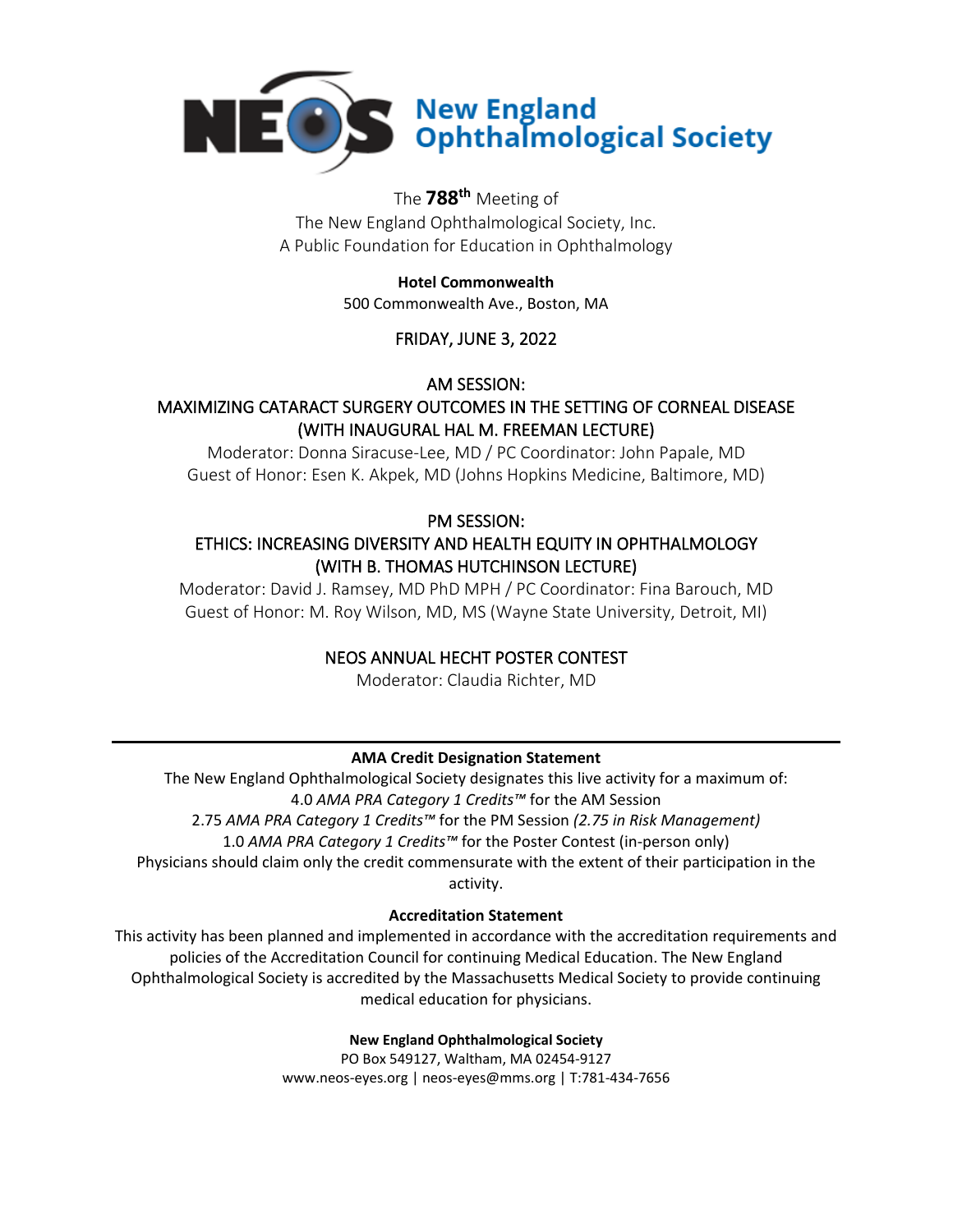## AM SESSION Maximizing Cataract Surgery Outcomes in the Setting of Corneal Disease (With Inaugural Freeman Lecture)

Moderator: Donna Siracuse-Lee, MD / PC Coordinator: John Papale, MD

| $7:15$ am | Registration / Exhibits / Continental Breakfast                                                                     |                                                                              |                                                                                                          |  |
|-----------|---------------------------------------------------------------------------------------------------------------------|------------------------------------------------------------------------------|----------------------------------------------------------------------------------------------------------|--|
| 7:30 am   | <b>NEOS Grand Rounds by BMC</b>                                                                                     |                                                                              |                                                                                                          |  |
| 8:30      |                                                                                                                     |                                                                              |                                                                                                          |  |
| 8:35      | Cataract Surgery in Anterior Segment Dysgenesis:<br>Lessons from Pediatric Ophthalmology  Deborah K. Vanderveen, MD |                                                                              |                                                                                                          |  |
| 8:45      | Pre and Post Operative Management of the                                                                            |                                                                              |                                                                                                          |  |
| 8:55      |                                                                                                                     | Perioperative Management of Viral                                            |                                                                                                          |  |
| 9:05      |                                                                                                                     |                                                                              |                                                                                                          |  |
| 9:10      | Cataract Surgery in the Setting of                                                                                  |                                                                              |                                                                                                          |  |
| 9:35      | <b>NEOS Business Meeting</b>                                                                                        |                                                                              |                                                                                                          |  |
| 9:45      | Refreshments (break) / Exhibits                                                                                     |                                                                              |                                                                                                          |  |
| 10:15     | Toric/Multifocals in Prior Refractive Surgery Santiago Villazon, MD                                                 |                                                                              |                                                                                                          |  |
| 10:25     |                                                                                                                     |                                                                              |                                                                                                          |  |
| 10:35     | Introduction of the Inaugural Hal Freeman Lecture  Michael Bradbury, MD                                             |                                                                              |                                                                                                          |  |
| 10:40     | Hal Freeman Lecture: Optimizing the Ocular Surface<br>Prior to Cataract Surgery Can Prevent Complications and       |                                                                              |                                                                                                          |  |
| 11:05     | Introducing Premium Lenses to                                                                                       |                                                                              |                                                                                                          |  |
| 11:15     | Undoing New Technology: Cataract surgery in the                                                                     |                                                                              |                                                                                                          |  |
| 11:25     |                                                                                                                     |                                                                              |                                                                                                          |  |
|           | Panelists:                                                                                                          | Esen K. Akpek, MD<br>Sara Bozorg, MD<br>Emma C. Davies, MD<br>Erin Fogel, MD | Priya Janhardhana, MD<br>Susannah G. Rowe, MD, MPH<br>Deborah K. Vanderveen, MD<br>Santiago Villazon, MD |  |
| 12:00 pm  |                                                                                                                     |                                                                              |                                                                                                          |  |
| 4:00 pm   |                                                                                                                     |                                                                              |                                                                                                          |  |